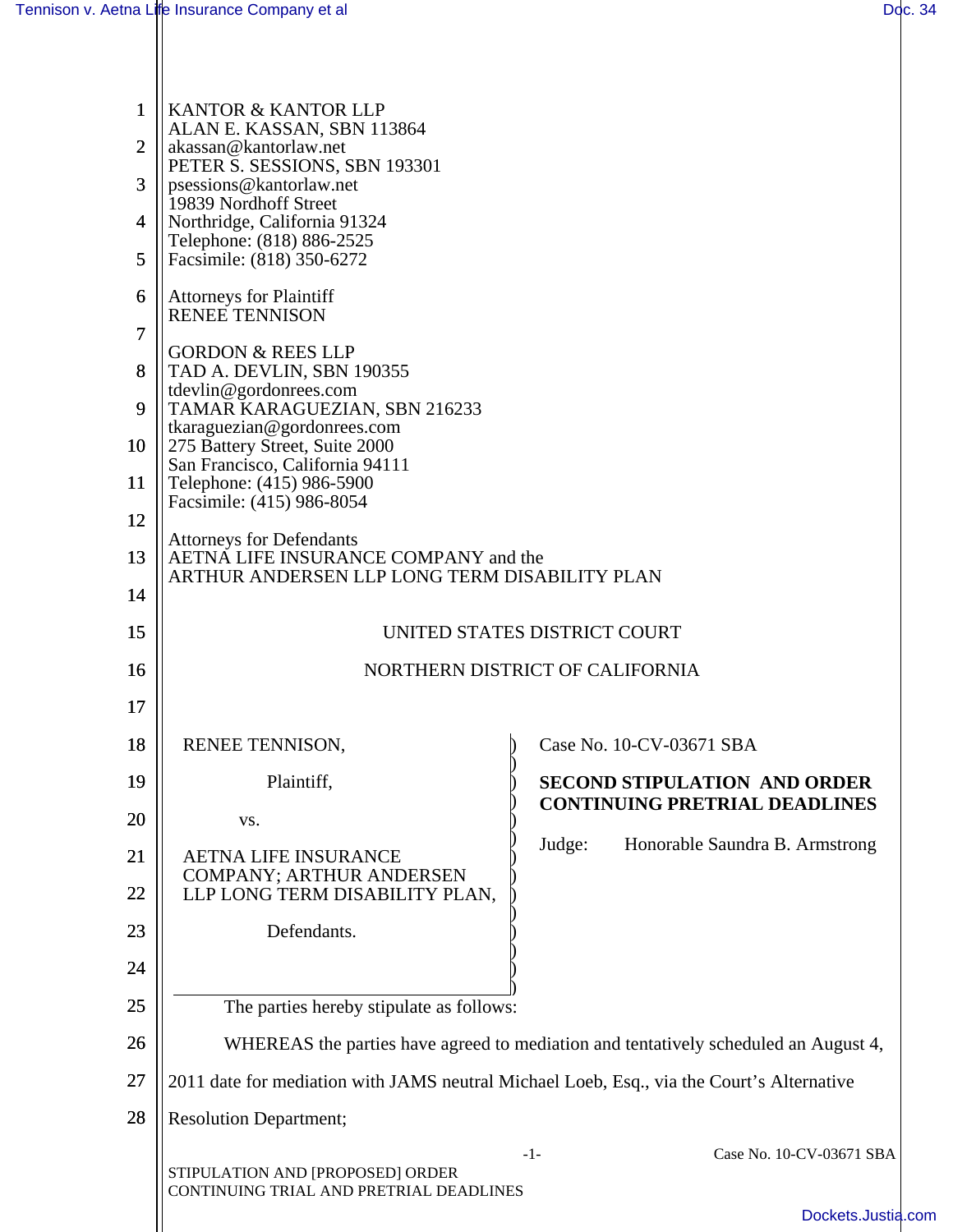| $\mathbf{1}$   | WHEREAS the parties understand that Mr. Loeb never received this Court's executed                  |                                                                                                  |  |  |
|----------------|----------------------------------------------------------------------------------------------------|--------------------------------------------------------------------------------------------------|--|--|
| $\overline{2}$ |                                                                                                    | order on the parties' Stipulation selecting ADR mediation and therefore has indicated he is not  |  |  |
| 3              | authorized to proceed under the court sponsored ADR program;                                       |                                                                                                  |  |  |
| 4              |                                                                                                    | WHEREAS the parties agree to, and request the Court, continue the trial and pretrial             |  |  |
| 5              |                                                                                                    | deadlines to allow time for the Court's re-execution of the ADR Stipulation to be provided to    |  |  |
| 6              | Mr. Loeb to enable the parties to complete mediation before preparing briefs under the currently   |                                                                                                  |  |  |
| $\overline{7}$ | set trial briefing schedule. The parties apologize for any inconvenience to the Court. The parties |                                                                                                  |  |  |
| 8              |                                                                                                    | will concurrently file, for this Court's execution, a second Stipulation of Selection of the ADR |  |  |
| 9              | Process, which will then be delivered to Mr. Loeb at JAMS by counsel.                              |                                                                                                  |  |  |
| 10             | The parties, through their counsel, agree and propose the following dates, if convenient           |                                                                                                  |  |  |
| 11             | with the Court:                                                                                    |                                                                                                  |  |  |
| 12             | The deadline for the parties to file their opening briefs be continued from                        |                                                                                                  |  |  |
| 13             | August 25, 2011 to October 25, 2011;                                                               |                                                                                                  |  |  |
| 14             |                                                                                                    | The deadline for the parties to file their opposition briefs be continued                        |  |  |
| 15             | from September 12, 2011 to November 14, 2011;                                                      |                                                                                                  |  |  |
| 16             | The deadline for parties to file their reply briefs (if necessary) be                              |                                                                                                  |  |  |
| 17             | continued from September 26, 2011 to November 30, 2011;                                            |                                                                                                  |  |  |
| 18             | The hearing on the cross-motions to be continued from November 2, 2011                             |                                                                                                  |  |  |
| 19             | to December 8, 2011.                                                                               |                                                                                                  |  |  |
| 20             | IT IS SO STIPULATED.                                                                               |                                                                                                  |  |  |
| 21             | DATED: July 28, 2011<br>KANTOR & KANTOR LLP                                                        |                                                                                                  |  |  |
| 22             | By: <u>/s/ Peter S. Sessions</u><br>Alan E. Kassan                                                 |                                                                                                  |  |  |
| 23             | Peter S. Sessions<br><b>Attorneys for Plaintiff</b>                                                |                                                                                                  |  |  |
| 24             | <b>RENEE TENNISON</b>                                                                              |                                                                                                  |  |  |
| 25             | <b>GORDON &amp; REES LLP</b><br>DATED: July 28, 2011<br>By: $\angle$ s/ Tad A. Devlin              |                                                                                                  |  |  |
| 26             | Tad A. Devlin<br>Tamar Karaguezian                                                                 |                                                                                                  |  |  |
| 27             | <b>Attorneys for Defendants</b><br>AETNA LIFE INSURANCE COMPANY and the                            |                                                                                                  |  |  |
| 28             | ARTHUR ANDERSEN LLP LONG TERM<br><b>DISABILITY PLAN</b>                                            |                                                                                                  |  |  |
|                | $-2-$<br>STIPULATION AND [PROPOSED] ORDER<br>CONTINUING TRIAL AND PRETRIAL DEADLINES               | Case No. 10-CV-03671 SBA                                                                         |  |  |